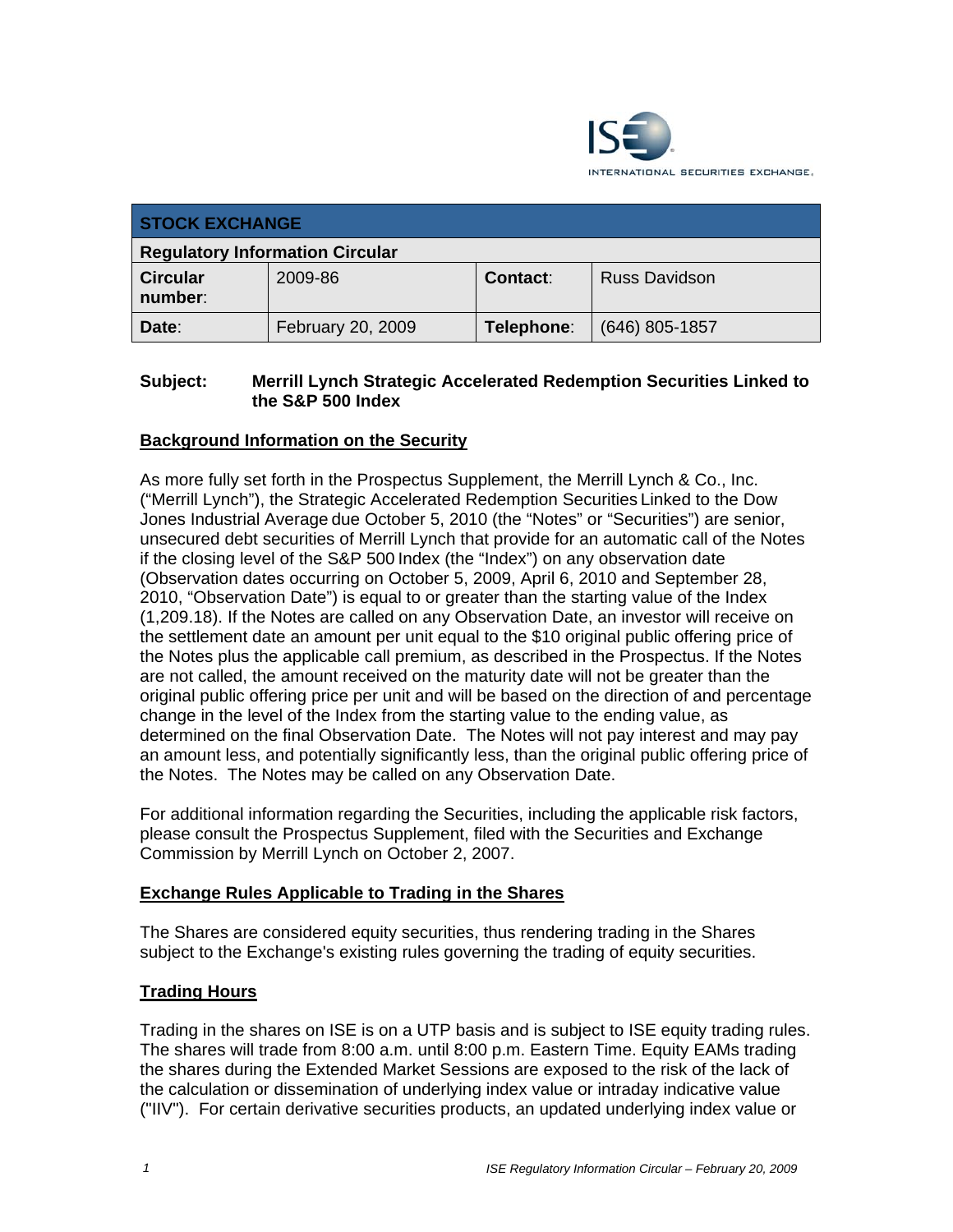IIV may not be calculated or publicly disseminated in the Extended Market hours. Since the underlying index value and IIV are not calculated or widely disseminated during Extended Market hours, an investor who is unable to calculate implied values for certain derivative securities products during Extended Market hours may be at a disadvantage to market professionals.

### **Trading Halts**

ISE will halt trading in the Shares of a Trust in accordance with ISE Rule 2101(a)(2)(iii). The grounds for a halt under this Rule include a halt by the primary market because it stops trading the Shares and/or a halt because dissemination of the IIV or applicable currency spot price has ceased, or a halt for other regulatory reasons. In addition, ISE will stop trading the Shares of a Trust if the primary market de-lists the Shares.

#### **Delivery of a Prospectus**

Pursuant to federal securities laws, investors purchasing Shares must receive a prospectus prior to or concurrently with the confirmation of a transaction. Investors purchasing Shares directly from the Fund (by delivery of the Deposit Amount) must also receive a prospectus.

Prospectuses may be obtained through the Distributor or on the Fund's website. The Prospectus does not contain all of the information set forth in the registration statement (including the exhibits to the registration statement), parts of which have been omitted in accordance with the rules and regulations of the SEC. For further information about the Fund, please refer to the Trust's registration statement.

**This Regulatory Information Circular is not a statutory Prospectus. Equity EAMs should consult the Trust's Registration Statement, SAI, Prospectus and the Fund's website for relevant information.**